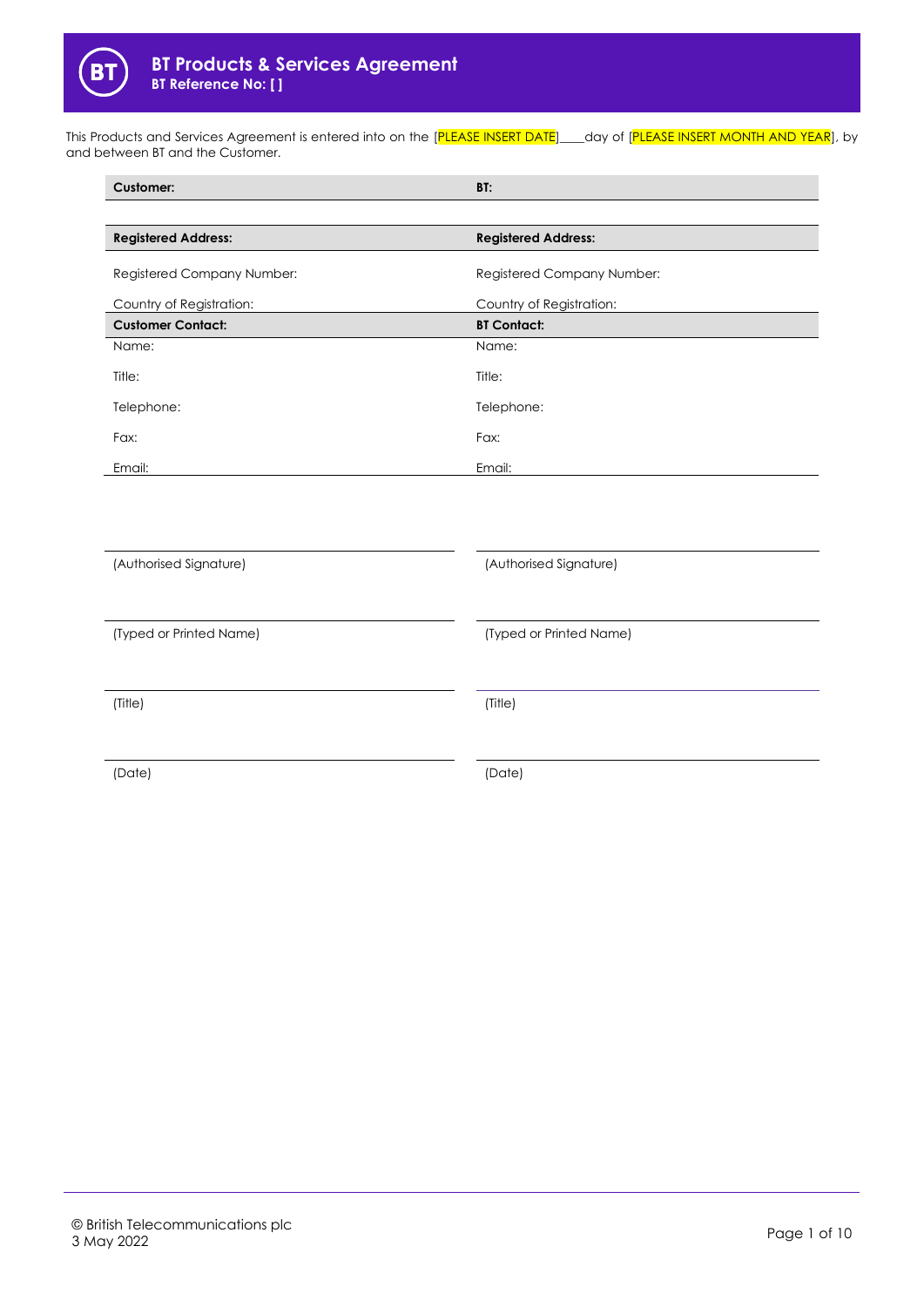

## **General Terms and Conditions**

#### **1A Definitions and Interpretation**

In this Agreement, the following definitions apply:

"**Affiliate**" means any legal entity controlling, controlled by, or under common control with a Party.

"**Agreement**" means this Products and Services Agreement which consists of these General Terms and Conditions, any Schedules and any Orders.

"**Applicable Law**" means the laws of England and Wales and any other laws and regulations that apply to providing or receiving a Service, including:

(a) the Bribery Act 2010 and the Foreign Corrupt Practices Act of 1977 of the United States of America; and

(b) any relevant export laws and regulations, including ones in the United States of America.

"**BT**" means the BT entity that signs the cover sheet.

"**BT Equipment**" means equipment (including any software) owned or licensed by BT and placed on the Customer's premises by BT for the provision of a Service.

"**BT Group**" means BT Group plc and its Affiliates;

"**BT Parties**" means employees, agents and subcontractors of BT or its Affiliates.

"**BT Privacy Policy**" means the policy that BT has implemented and may update from time to time on how it Processes Personal Data and that is set out at:

[http://www.btplc.com/privacycentre/index.htm;](http://www.btplc.com/privacycentre/index.htm)

"**Business Day**" means any day which is customarily regarded in the country or locality in which the Products or Services are being provided as a day when business is undertaken, excluding national, public, or bank holidays. If an obligation is to be performed on a day that is not a Business Day, the obligation must be performed by the following Business Day.

"**Charges**" mean the fees payable for Products or Services as set out in the Order or the applicable Schedule.

"**Claim**" means any legal claims, actions or proceedings against one of us, whether threatened or actual, whether by a third party or the other Party to this Agreement.

"**Confidential Information**" means all documentation, technical information, software, know how, business information or other materials (whether written, oral or in electronic form) concerning the business of a Party that are disclosed in confidence by that Party to the other during the term of this Agreement.

"**Content**" means information made available, displayed or transmitted in connection with a Service (including information made available by means of an HTML "**hyperlink**", third party posting or similar means) including all IPR contained in it, as well as the contents of any bulletin boards or chat forums, and all upgrades, updates, modifications and other versions.

"**Credit Agency**" means Experia, Equifax and Callcredit.

"**Customer**" means the customer entity that signs the cover sheet.

"**Customer Equipment**" means equipment (including software), other than BT Equipment, used by the Customer in connection with a Service.

"**Customer Personal Data**" means only the proportion of Personal Data of which only the Customer is the Data Controller and which BT needs to Process on the Customer's behalf, as a Data Processor in providing the Services to the Customer under the Agreement.

"**Data Protection Legislation**" means collectively (i) any applicable laws of the European Union, (ii) any applicable local laws relating to the Processing of Personal Data and the protection of an individual's privacy, (iii) the GDPR, and (iv) any binding guidance or code of practice issued by a Supervisory Authority;

"**GDPR**" means the General Data Protection Regulation (EU) 2016/679, and any amendment or replacement to it, (including any corresponding or equivalent national law or regulation that implements the GDPR);

"**General Terms and Conditions**" means these Clauses 1 to 20. "**IPR**" means any patent, copyright, database right, design right, community design right, semiconductor topography right, registered design, rights in confidential information and know-how, or any similar right in any part of the world and shall include any applications for the registration of any such rights capable of registration in any part of the world.

"**International Human Rights Standards**" means the legal instruments and rights as further described in Principle 12 of the UN Guiding Principles on Business and Human Rights. The Customer can find the UN Guiding Principles on Business and Human Rights at:

[http://www.ohchr.org/Documents/Publications/GuidingPrinc](http://www.ohchr.org/Documents/Publications/GuidingPrinciplesBusinessHR_EN.pdf) [iplesBusinessHR\\_EN.pdf](http://www.ohchr.org/Documents/Publications/GuidingPrinciplesBusinessHR_EN.pdf)

"**Minimum Period of Service**" means a period of time beginning on the OSD during which a Service will be provided by BT as specified in a Schedule or Order.

"**Operational Service Date**" or "**OSD**" means the date on which any Service or part of a Service is first made available to the Customer by BT.

"**Order**" means an order under this Agreement for Products or Services signed by both Parties.

"**Party**" means either BT or the Customer and "**Parties**" means both BT and the Customer.

"**Products**" means equipment and/or Software purchased by the Customer under this Agreement as set out in an Order.

"**Regulated Service**" means, in the UK, any Services that are subject to: (i) conditions that are imposed by Ofcom on BT either specifically or generally under Section 45 of the Communications Act 2003 and any notifications, determinations, directions, decisions and the like related thereto; (ii) a specific ruling against BT under the Competition Act 1998 by Ofcom or other relevant governmental body in the UK; and/or (iii) any formal or informal undertakings or assurances (however described) governing the conduct of BT's electronic communications business, including without limitation the undertakings given by BT to Ofcom under the Enterprise Act 2002, which took effect on 22 September 2005 and in other locations outside of the UK shall mean any Service that is subject to tariff or other analogous regulation issued by a regulatory authority within the territory in which the Service is provided having jurisdiction over telecommunications services or any statute applicable to the provision of such Services.

"**Schedule**" means a schedule (including any Service Annexes) under this Agreement describing the Products or Services.

"**Service**" means each service provided by BT under this Agreement as described in a Schedule, Service Annex and/or Order.

"**Service Annex**" means any annexure to any Schedule describing the Products or Services.

"**Site**" means the location specified in an Order or Schedule at which BT provides a Product or Service.

"**Software**" means the software to be licensed to the Customer as specified in an Order or Schedule together with any embedded software and necessary for the use of the BT Equipment.

"**Sub-Processor**" means a BT Affiliate or BT's supplier or subcontractor that BT engages to Process Customer Personal Data for the purposes of the Agreement.

"**User**" means any person who is permitted by the Customer to use or access a Service or Product.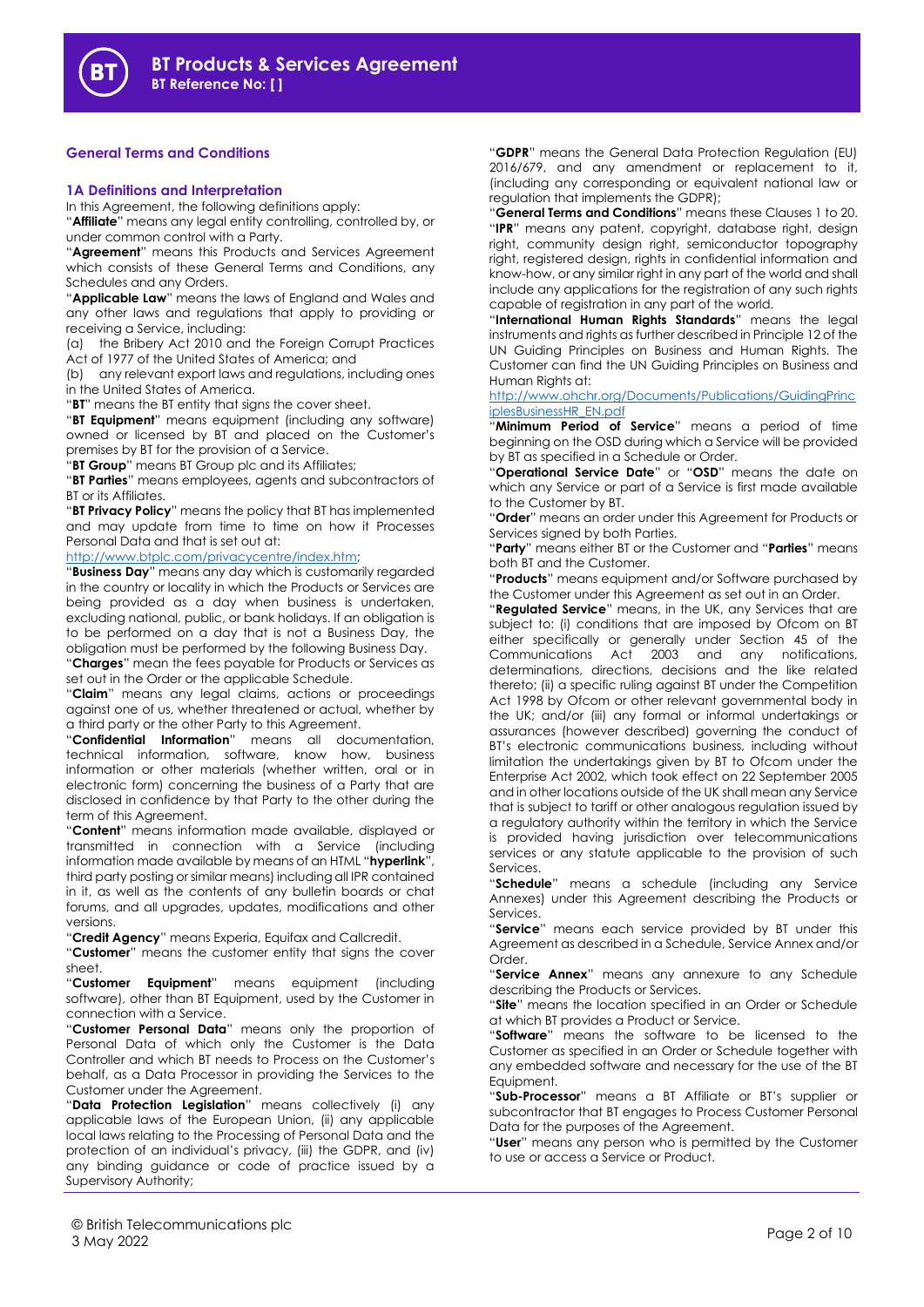

In this Agreement, headings and bold type are for convenience only and do not affect the interpretation of this Agreement, unless the context otherwise requires, words importing the singular include the plural and vice-versa, and the term "**includes**" is not a word of limitation.

## **1 Order of Precedence**

In the event of a conflict among the documents constituting this Agreement, the order of precedence shall be as follows, in decreasing order:

(c) any provisions (including any tariffs) that apply to Regulated Services set out in a Schedule;

- (d) Service Annexes;
- (e) Schedules (excluding the Service Annexes);
- (f) these General Terms and Conditions; and
- (g) Orders.

## **2 Effective Date**

This Agreement is effective when executed by authorised representatives of both Parties and shall continue until terminated in accordance with its terms.

## **3 BT's Obligations**

3.1 BT shall provide the Products and Services to the Customer in accordance with this Agreement.

3.2 BT shall provide each Service from the OSD for the duration as set out in the applicable Schedule or Order.

3.3 BT shall use reasonable endeavours to meet any performance dates or service levels specified in this Agreement but, unless otherwise expressly agreed within a Schedule, all timescales shall be estimates only.

3.4 BT shall comply with all reasonable health and safety rules and regulations and security requirements that apply at a Site that have been notified to BT in writing. BT shall not be liable if, as a result of any such compliance, it is in breach of any of its obligations under this Agreement.

3.5 Provided that BT gives the Customer as much notice as reasonably practicable, BT may occasionally:

(a) suspend a Service in an event of emergency and/or to safeguard the integrity and security of its network and/or repair or enhance the performance of its network;

(b) for operational reasons, change the technical specification of the Service, provided that any such change does not materially decrease or impair performance of the Service; or

(c) provide an alternative, equivalent service, where it becomes necessary to do so.

3.6 BT shall implement reasonable precautions to prevent any unauthorized access by third parties to any part of the telecommunications network used to provide the Services to the Customer, but BT shall not be liable for any loss or damage sustained by the Customer in the event of any unauthorised access in spite of BT's reasonable precautions.

## **4 The Customer's Obligations**

4.1 The Customer shall ensure that all preparatory work, information, items or consents required in order to supply the Products and/or Services are completed, made available or obtained at the Customer's own cost in sufficient time to allow BT to complete its work and deliver the relevant Products and/or Services.

4.2 If BT must change a Product or Service due to incomplete or inaccurate information provided by the Customer, BT may, in its reasonable discretion, apply additional one-time and/or recurring Charges.

4.3 The Customer will comply with BT's reasonable requests that are necessary for reasons of health and safety, environment, sustainability, security or quality or performance of any Products and/or Services.

4.4 The Customer will, upon reasonable notice from BT, allow BT and BT Parties access to the Sites as may be reasonably

necessary for the performance by BT of its obligations under this Agreement, including the installation or maintenance of BT Equipment or Products and the recovery or removal of any BT Equipment.

4.5 If BT is required to install any BT Equipment or Products at a Site, the Customer will, prior to installation and at its own expense:

(a) obtain all necessary consents, including consents for any necessary alterations to buildings and any consents required for the installation and use of any BT Equipment or the relevant Products over the Customer's network or at the Customer's Site;

(b) permit access to BT and any BT Parties to the relevant Site as may be required by BT or BT Parties to install the BT Equipment or Products;

(c) provide a suitable and safe working environment, including all necessary trunking, conduits and cable trays, in accordance with the relevant installation standards;

(d) provide any electricity and telecommunication connection points required by BT;

(e) provide any openings in buildings required to connect such BT Equipment or Products to appropriate telecommunications facilities;

(f) provide internal cabling between the BT Equipment and any Customer Equipment, as appropriate;

(g) take up or remove any fitted or fixed floor coverings, ceiling tiles and partition covers in time to allow BT to undertake any necessary installation or maintenance Services and carry out afterwards any work that may be required to make good any cosmetic damage caused during the installation or maintenance Services; and

(h) ensure that any floor loading limits will not be exceeded. The above actions must be completed in advance of any installation work by BT; otherwise the provisions in Clause 4.2 shall apply.

4.6 If the Customer delays or fails to perform its obligations under this Clause 4, then at BT's option, BT may: (i) change the delivery date or cancel the relevant Order(s) and charge the Customer for any applicable termination Charges; or (ii) invoice the Customer for any reasonable Charges incurred for any work that is performed by BT on behalf of the Customer and that is directly attributable to the Customer's failure to perform or delay where such work is necessary to provide the Products and/or the Services. Except in the case of an emergency, BT shall seek to notify the Customer in advance of its intention to invoke this Clause.

# **5 Orders**

Unless otherwise stated in a Schedule or Order, the Customer may cancel the delivery of Products or provision of Services before the relevant OSD on payment of any cancellation charges by way of compensation set out in the applicable Schedule or Order or, if none are specified, as reasonably imposed by BT. The Customer cannot cancel the delivery of any Products that have been ordered or shipped from a third party manufacturer unless otherwise agreed with that third party manufacturer.

5.2 BT may accept instructions from a person who BT reasonably believes is acting with the Customer's authority.

## <span id="page-2-0"></span>**6 Charges**

6.1 The Customer shall pay all Charges for the Products and Services within thirty (30) days of the date of BT's invoice, without any set-off, counterclaim or deduction. Where applicable, BT may set-off any amounts it owes to the Customer against any amounts owed by the Customer to BT under this Agreement. BT may, in its discretion, add interest charges, from the due date, to any past due amounts at a per annum rate of seven (7) percentage points above the base lending rate of the European Central Bank,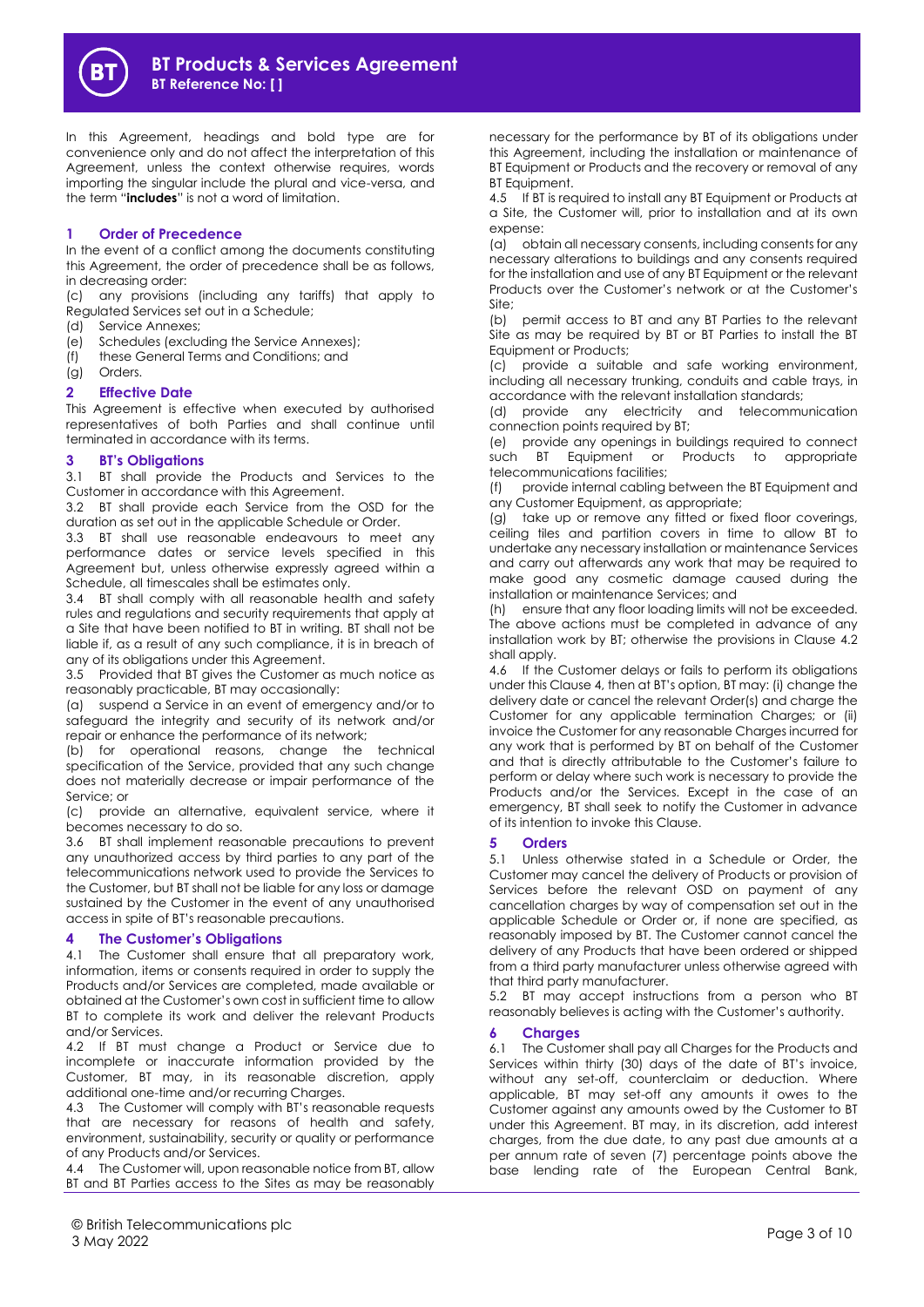compounded daily, or the maximum rate permitted by law, whichever is less.

6.2 BT will invoice and the Customer will pay all Charges in Pounds Sterling, unless provided otherwise in a Schedule or Order. Charges are exclusive of all applicable taxes (including but not limited to value-added, sales, use and excise taxes), customs duties, and regulatory and other fees or surcharges (together "**Taxes**"), relating to the provision of Products and Services. The Customer will pay all such Taxes including those paid or payable by BT that under applicable law are permitted to be passed on by BT to the Customer, and are customarily passed on to customers by telecommunication service providers (but for the avoidance of doubt exclusive of taxes on the net income or net worth of BT), and any related interest and penalties for the Products or Services, except to the extent a valid exemption certificate is provided by the Customer to BT prior to the delivery of any Products or Services. 6.3 In the event that payment of any amount of the Charges becomes subject to withholding tax, deduction, levy or similar payment obligation on sums due to BT, the Customer will indemnify BT for such additional amounts as are necessary in order that the net amounts received by BT after all deductions and withholdings shall be not less than what would have been received in the absence of any such requirement to make such deduction or withholding. Should the Customer withhold any amounts without first grossing up its payments, or indicate that it will do so, BT may gross up its Charges to reflect such withholding amount, or otherwise include such amounts on BT's invoices (resulting in BT being subject to tax by reference to the grossed up amount, whilst only receiving the net amount). In all cases, the Customer will provide BT free of charge with appropriate certificates from the relevant authorities confirming the amount of the taxes, deduction, levies or similar payments withheld by the Customer.

6.4 BT may reduce the number of days within which the Customer will pay each invoice from 30 days to five days, where:

(a) the Customer issues a profit warning; or

(b) any Credit Agency reduces the Customer's credit rating; and

BT reasonably considers that this will affect the Customer's ability to pay invoices.

6.5 The Customer will promptly, but in no event later than fourteen (14) days from the date of invoice, notify BT in writing of any disputed invoice, together with all information relevant to the dispute, including the account numbers, circuit identification, and trouble ticket numbers, and an explanation of the amount disputed and the reasons. The Customer must pay all undisputed amounts in accordance with Clause 6.2 unless the disputed amount is less than 5% of the total invoice amount in which case the total invoice amount shall be due and payable by the due date. Disputes shall be resolved promptly and any resolved amount payable within fourteen (14) Business Days after resolution. Interest will accrue from the due date on subsequent payments of amounts withheld or credits on overpayments refunded.

6.6 Should the Customer initiate any change to the agreed billing arrangements (whether by assignment or otherwise) for the Products and/or Services, and such change results in additional Tax and/or withholding tax costs to BT and/or its Affiliates that BT and/or its Affiliates are unable to fully recover (including as a result of any impact with respect to how BT is able to bill for the Products and Services due to regulatory requirements), the Customer agrees to pay those additional costs and BT may modify the Charges accordingly.

6.7 Failure to pay an invoice (other than those amounts subject to a bona fide dispute in accordance with Clause 6.5) by the Customer within 30 days of the due date of the invoice

may, at BT's option, be treated as a material breach under Clause 13. Additionally, BT reserves the right to:

(a) restrict, suspend or terminate provision of the relevant Service and BT shall be released from its obligations under this Agreement with respect to such Service until any balance due is paid; and

(b) recover any BT Equipment; where such recovery takes place, the Customer shall pay to BT such recovery Charges as may be specified in the applicable Schedule or as otherwise notified by BT to the Customer.

6.8 The Customer will not withhold payment due under an invoice for failure by BT to include the Customer references on the invoice.

6.9 Where the Customer makes an aggregated payment in respect of more than one invoice, the Customer shall submit a remittance slip to show amounts paid in relation to each individual invoice.

6.10 BT may automatically and without notification include an annual increase to the Charges (rounded to the nearest whole pence) equal to the annual percentage increase in the Consumer Price Index (CPI) rate figure published by the Office for National Statistics in January of that year (ignoring any negative figures).

6.11 It is agreed that the change to the Charges as a result of the Annual Price Increase will not cause the Customer material detriment, nor provide the Customer with the right to terminate the Agreement, without paying Termination Charges (if they would normally be applicable).

<span id="page-3-0"></span>6.12 If the Customer does not perform the obligations set out in the Agreement BT will charge the Customer for any additional costs BT incurs (including supplier costs) that are the result of the failure.

<span id="page-3-1"></span>6.13 If the Customer causes a delay during the commissioning of the Service BT will commence charging the Customer the Charges for the Service as if BT fully installed the Service from the agreed planned delivery date. Alternatively, the Parties may agree:

(a) a new delivery date for the Services together with compensation for any additional costs BT incurs (including supplier costs) resulting from the change in delivery date; or

(b) to cancel the Order subject to the Customer paying any costs BT incurs as result of such cancellation.

6.14 BT will seek to notify the Customer in advance of its intention to invoke Clause[s 6.12](#page-3-0) and [6.13](#page-3-1) above.

6.15 BT may adjust the Charges to reflect changes in charges BT incurs which are beyond BT's control, for example where there is a change in Applicable Law. Price adjustments will be effective 30 days from the billing period following written notice to the Customer.

6.16 Where there is not a rate card provided as part of an Order and the Customer would like to order new or additional Services (including equipment and software) under this Agreement, BT will provide the Customer with a price proposal (or quote) which will be subject to limited validity period as set out in such BT price proposal. Where the Services are ordered by the Customer after this date and the costs BT incurs from suppliers would have changed, BT reserves the right to amend the pricing to reflect the new supplier costs.

6.17 If a rate card is provided in an Order for access, equipment and software (including licences and maintenance) based on prices from suppliers and the supplier changes the prices this shall be subject to limited validity period as set out in the rate card. Once the validity period of the rate card has expired; BT may adjust the rate card Charges to reflect changes in charges BT incurs from the supplier. This will not affect the Charge for any access, equipment or software that has already been ordered prior to BT notifying the Customer of the change.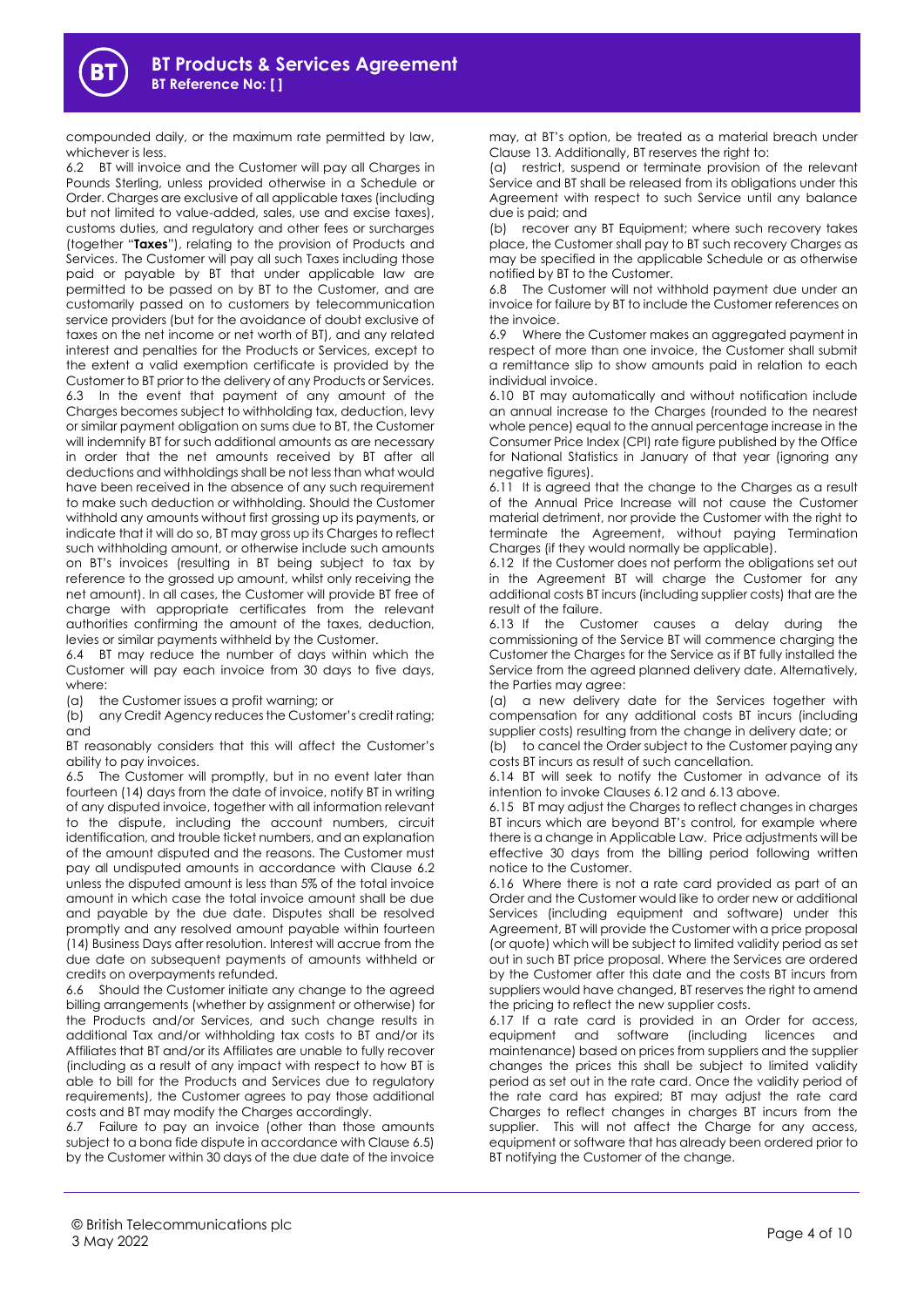

6.18 At the end of the Service BT has the right to invoice the Customer a one-off de-installation Charge for the recovery and disposal of the BT equipment and disconnecting the Service. The de-installation Charge will be either:

(a) agreed on the Order; or

(b) if none was agreed on the Order - equal to the rates for installation.

## **7 Use of the Service**

7.1 The obligations of BT under this Agreement are solely to the Customer and not to any third party. The Customer may use the Service for the Customer's own business purposes, provided that the Customer: (a) complies with, and ensures that any User complies with the terms of any applicable legislation and any licence applicable to the Customer in any country where the Service is provided; (b) shall remain responsible for: (i) access and use of the Service by Users; (ii) all Charges incurred in connection with the Services; and (iii) compliance with this Agreement by the Customer and Users; (c) ensures that the Customer's list of Users is kept current, and that the Customer terminates access immediately for anyone who is no longer a User; and (d) complies with the provisions of any Software licences provided with or as part of the Service.

7.2 The Customer shall indemnify BT, BT Affiliates and BT Parties against any Claims, losses, costs and liabilities arising from any Claims by any third party, including Users, in connection with the use of the Product or Services in breach of Clause 7.1.

## **8 Connection of Customer Equipment to the Products and/or Services**

8.1 The Customer is responsible for the provision, installation, configuration, monitoring and maintenance of any Customer Equipment connected to the Service or used in connection with a Product. The Customer shall ensure that any Customer Equipment connected to or used with the Product and/or Service is connected and used in accordance with any instructions and safety and security procedures applicable to the use of that Customer Equipment.

8.2 The Customer shall ensure that any Customer Equipment attached (directly or indirectly) to the Product and/or Service by the Customer is technically compatible with the Service and approved for that purpose under any applicable law or regulation. BT does not make any commitment with respect to the interoperability between the Product and/or Service and Customer Equipment. In the case of Products sold for the purpose of the Customer's use with the Service, the Customer may rely upon BT's representations as to such compatibility and compliance, as of the date of provision.

# **9 BT Equipment and Products**

9.1 Risk of loss of the BT Equipment and Products will pass to the Customer upon delivery, whether or not the BT Equipment or Products have been installed. Title to Products shall pass to the Customer upon payment of the applicable Charges. In relation to a cross-country border supply of Products, title will pass to the Customer upon delivery to a common carrier in accordance with the Free Carrier Alongside 'FCA' named place of delivery shipping point (as that term is defined by Incoterms 2010). In no event will the carrier be deemed to be an agent of BT.

9.2 The Customer will not move, add to, modify or in any way interfere with the BT Equipment, nor permit any other person (other than a person authorised by BT) to do so. The Customer will be liable to BT for any loss of or damage to the BT Equipment, except where the loss or damage is due to fair wear and tear or is caused by BT or any BT Party. If the Customer moves or changes the location of any BT Equipment without BT's prior written consent, BT may recover any failed visits as a consequence or additional cost or expense incurred

by BT as a result of any lost or wasted time locating the BT Equipment.

9.3 Upon termination of this Agreement, if the Customer wishes to dispose of any Products, then it shall notify BT accordingly and allow BT to collect such Products if BT elects to do so.

9.4 In the event that the Customer fails to notify BT in accordance with Clause 9.4 and disposes of the Products itself, the Customer shall indemnify BT against all Claims, losses, costs, expenses and liabilities (including any fines levied upon BT) incurred by BT as a result of the Customer's breach of that Clause.

9.5 The Parties agree that the UN Convention on the Sales of Goods shall not apply to this Agreement.

## **10 Confidentiality**

10.1 Each Party ("**Recipient**") shall keep in confidence all Confidential Information of the other Party ("**Discloser**") obtained under or in connection with this Agreement and will not disclose it other than in confidence to (a) the Recipient's employees or employees of the Recipient's Affiliates; or (b) the Recipient's professional advisors; or (c) where the Recipient is BT, employees of BT's subcontractors, in each case only to those who have a need to know such Confidential Information and to the extent necessary for performance of this Agreement or the use of the Services and/or Products.

10.2 This Clause 10 shall not apply to information that is: (a) in the public domain other than in breach of this Agreement; (b) in the possession of the Recipient before such divulgence has taken place; (c) obtained from a third party who is free to divulge the same; or (d) developed by the receiving party independently of and without access to Confidential Information obtained under this Agreement.

10.3 If either BT or the Customer receives a demand from a lawful authority, regulatory authority or court to disclose any Confidential Information provided to it by the other, it may comply with such demand if it has (a) satisfied itself that the demand is lawful; (b) where possible, given the other party the maximum written notice permissible under the demand in which to make representations; and (c) marked the required information as the Confidential Information of the other party. 10.4 The receiving Party must comply with this Clause 10 for a period of three (3) years following the termination of this Agreement.

10.5 The Parties acknowledge that a violation of this Clause 10 may cause irreparable harm to the disclosing Party, for which monetary damages would be inadequate, and injunctive relief may be sought for a breach of this Clause 10.

# **11 Data Protection**

11.1 In this Agreement, the following terms each have the meaning given to it in the GDPR: "**Binding Corporate Rules**", "**Controller**", "**Data Subject**", "**Personal Data**", "**Personal Data Breach**", "**Processing**", "**Processor**" and "**Supervisory Authority**".

11.2 Notwithstanding any other provision in the Agreement, for BT to provide a Service, Personal Data may be:

11.2.1 used, managed, accessed, transferred or held on a variety of systems, networks and facilities (including databases) worldwide; or

11.2.2 transferred by BT worldwide to the extent necessary to allow BT to fulfil its obligations under this Agreement and the Customer appoints BT to perform each transfer in order to provide the Services provided that BT will rely on appropriate transfer mechanisms permitted by Data Protection Legislation, including:

(a) BT Group's Binding Corporate Rules (for transfers among BT's Affiliates); and

(b) agreements incorporating the relevant standard data protection clauses adopted by the European Commission.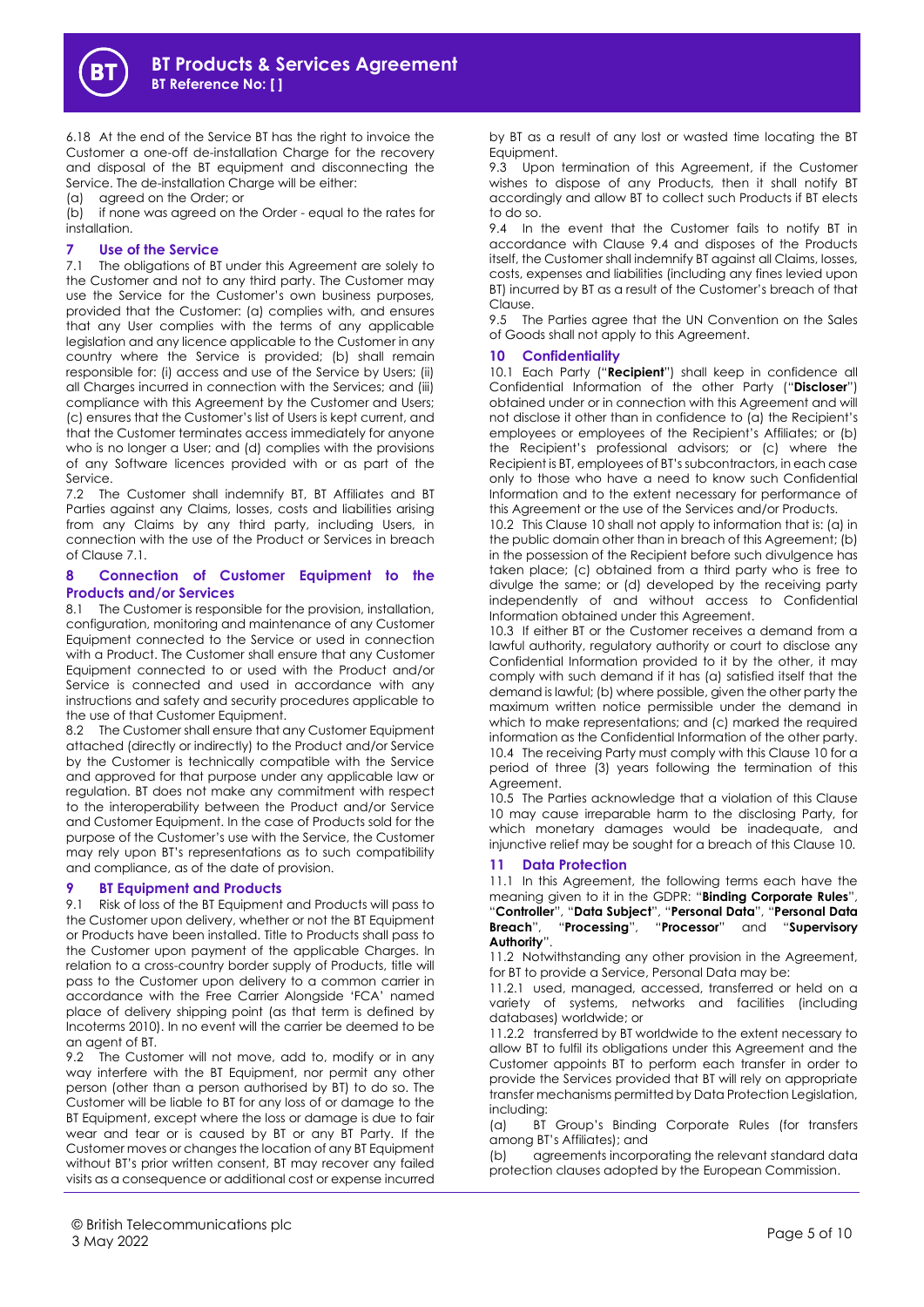

11.3 BT will be either Controller, Processor or both under the Agreement depending on the type of Personal Data Processed and the purpose of the Processing.

11.4 If BT acts as a Controller:

11.4.1 BT may collect, Process, use or share Personal Data with BT Affiliates and Sub-Processors, within or outside the country of origin in order to do any or all of the following:

(a) administer, track and fulfil Orders for the Service;

(b) implement the Service;

(c) manage and protect the security and resilience of any BT Equipment, the BT network and the Services;

(d) manage, track and resolve Incidents (as defined in the Schedule) with the Service as set out in the Schedule(s);

(e) administer access to online portals relating to the Service;

(f) compile, dispatch and manage the payment of invoices;

(g) manage the Agreement and resolve any disputes relating to it;

(h) respond to general queries relating to the Service or Agreement; or

(i) comply with Applicable Law;

11.4.2 BT will Process the Personal Data in accordance with applicable Data Protection Legislation, and as set out in the BT Privacy Policy and, where applicable, BT Group's Binding Corporate Rules; and

11.4.3 BT may, from time to time, contact the Customer Contact, or other network, IT or procurement manager involved in the procurement or management of the Service, to provide additional information concerning the Service, or other similar services.

11.5 If BT acts as a Processor:

11.5.1 the subject-matter, duration, nature and purpose of the Processing, the type of Customer Personal Data and categories of Data Subjects will be set out in the applicable Annex that can be found online a[t www.bt.com/terms;](http://www.bt.com/terms)

11.5.2 in order to perform its obligations under the Agreement, BT will:

(a) Process the Customer Personal Data on behalf of the Customer in accordance with the Customer's documented instructions as set out in Clause 11.5.11, except where:

(i) Applicable Law requires BT to Process the Customer Personal Data otherwise, in which case, BT will notify the Customer of that requirement before Processing, unless to do so would be contrary to that Applicable Law on important grounds of public interest;

(ii) in BT's reasonable opinion an additional instruction or a change to the instructions provided by the Customer in accordance with Clause 11.5.11 infringes the Data Protection Legislation and BT will inform the Customer of its opinion without undue delay and will not be required to comply with that instruction;

(b) to protect the Customer Personal Data against a Personal Data Breach, implement technical and organisational security measures, including those that may be set out in the Schedule, that are appropriate to the risk represented by BT's Processing and the nature of the Customer Personal Data being Processed;

(c) provide notice to the Customer without undue delay after becoming aware of a Personal Data Breach affecting the Customer Personal Data;

(d) only use the Sub-Processors approved by the Customer by entering into the Agreement or in accordance with Clause 11.5.9; and

(e) assist the Customer in its compliance with the Data Protection Legislation, taking into account the nature of the Processing of the Customer Personal Data and the information available to BT, relating to:

its obligation to respond to lawful requests from a Data Subject, to the extent practicable;

(ii) the security of the Processing of the Customer Personal Data;

(iii) notification of a Personal Data Breach affecting the Customer Personal Data to the Supervisory Authority or the Data Subjects; and

(iv) a data protection impact assessment as may be required by Article 35 of the GDPR and prior consultation with the Supervisory Authority,

and the Customer wi0ll reimburse BT's reasonable costs for this assistance except for the assistance set out in Clause 11.5.2(e)(iii) where a Personal Data Breach affecting the Customer Personal Data occurred as a direct result of a breach of BT's obligations set out in Clause 11.5.2(b);

11.5.3 unless Applicable Law requires BT to store a copy of the Customer Personal Data, upon expiry or termination of the Agreement and at the Customer's option, BT will delete or return the Customer Personal Data within a reasonable time period and the Customer will reimburse BT's reasonable costs for this deletion or return of the Customer Personal Data;

11.5.4 BT will make available to the Customer the information demonstrating BT's compliance with its obligations set out in Clause 11.5, and, subject to 30 days' notice from the Customer, allow for and reasonably cooperate with the Customer (or a third party auditor appointed by the Customer) to audit this compliance at reasonable intervals (but not more than once per year), so long as:

(a) the audit will:

(i) not disrupt BT's business;

(ii) be conducted during Business Days;

(iii) not interfere with the interests of BT's other customers;

(iv) not cause BT to breach its confidentiality obligations with its other customers, suppliers or any other organisation; and

(v) not exceed a period of two successive Business Days;

(b) the Customer (or its third party auditor) will comply with BT's relevant security policies and appropriate confidentiality obligations; and

(c) the Customer will reimburse BT's reasonable costs associated with the audit and, where BT conducts an audit of its Sub-Processors to demonstrate BT's compliance with its obligations set out in Clauses 11.5, those of its Sub-Processors.

11.5.5 BT may demonstrate its compliance with its obligations set out in Clause 11.5 by adhering to an approved code of conduct, by obtaining an approved certification or by providing the Customer with an audit report issued by an independent third party auditor (provided that the Customer will comply with appropriate confidentiality obligations and not use this audit report for any other purpose);

11.5.6 BT will not disclose Customer Personal Data to a third party unless required for the performance of the Service, permitted under the Agreement or otherwise required by Applicable Law;

11.5.7 BT will ensure that persons authorised by BT to Process the Customer Personal Data will be bound by a duty of confidentiality;

11.5.8 BT may use Sub-Processors in accordance with Clause 18.3 and will ensure that data protection obligations in respect of Processing Customer Personal Data equivalent to those set out in Clause 11.5 will be imposed on any Sub-Processors

11.5.9 BT will inform the Customer of proposed changes to BT's Sub-Processors from time to time by either:

(a) providing the Customer with online notice of the intended changes at [www.bt.com/terms](http://www.bt.com/terms) and the Customer will have 30 days starting from the first Business Day of the calendar month following the date of the online notice to object to the change; or

© British Telecommunications plc with the common canons picture of the contract of the contract of the Page 6 of 10 Page 6 of 10 Page 6 of 10 Page 6 of 10 Page 6 of 10 Page 8 Of 10 Page 8 Of 10 Page 8 Of 10 Page 8 Of 10 Page 8 Of 10 Page 8 Of 10 Page 8 Of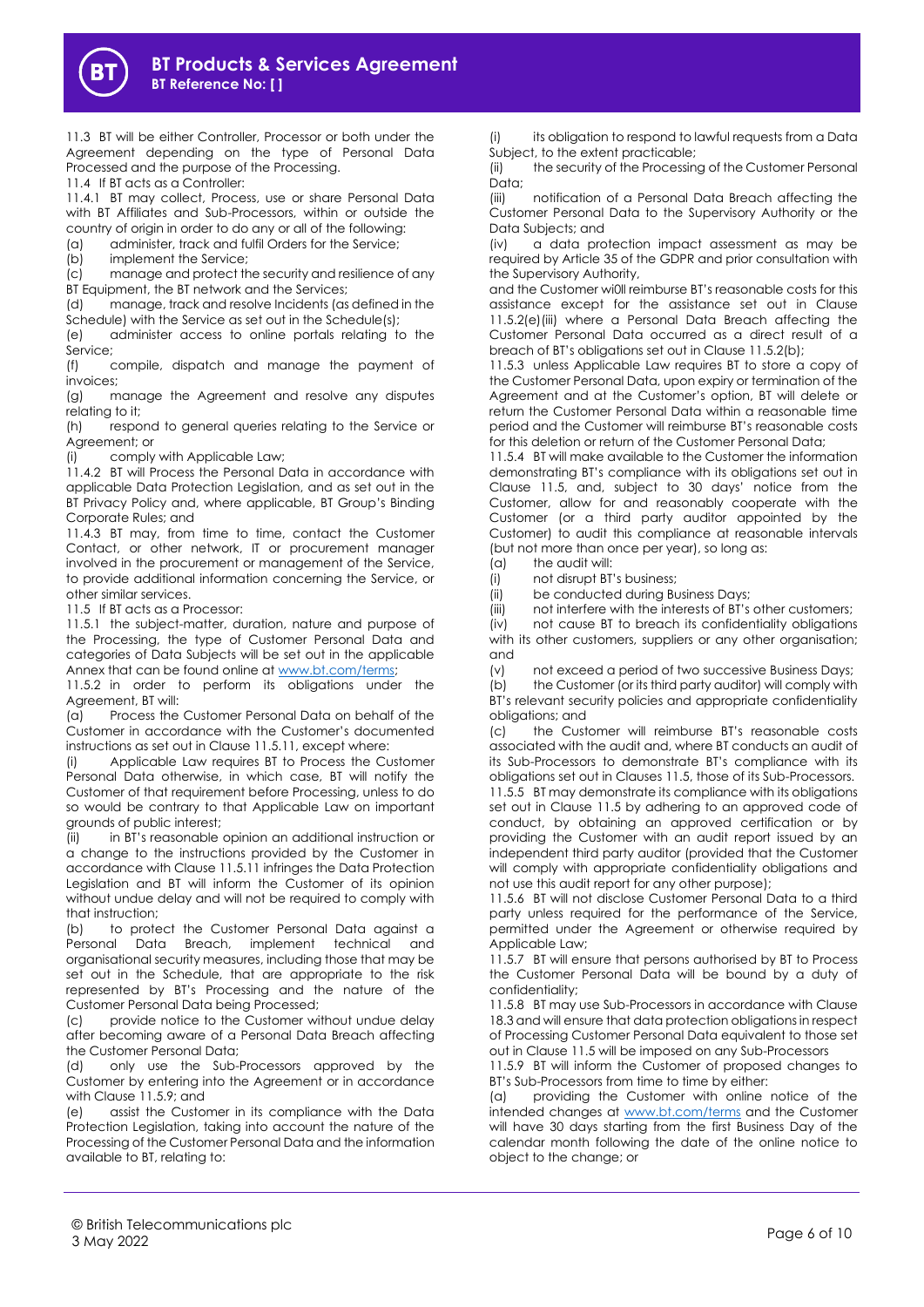(b) giving the Customer notice in accordance with Clause 17 and the Customer will have 30 days starting from the date of the notice to object to the change, and

if the Customer does not object in accordance with Clauses 11.5.9(a) or 11.5.9(b), the Customer will be deemed to have authorised the use of the new Sub-Processors

11.5.10 the Customer may object to the use of a new Sub-Processor by giving notice in accordance with Clause 17 documenting material concerns that the Sub-Processor will not be able to comply with the Data Protection Legislation, and if such notice is received within the time required by Clause 11.5.9, both Parties will address the Customer's objection in accordance with the process set out in Clause 16 and BT may use the relevant Sub-Processor to provide the Service until the objection is resolved in accordance with Clause 16

11.5.11 the Agreement contains the Customer's complete instructions to BT for the Processing of Customer Personal Data and any additional instructions or changes to the instructions will be incorporated into this Agreement in accordance with Clause 20.15 to take account of any resulting change in the Charges or the Service:

11.5.12 the Customer will comply with applicable Data Protection Legislation and will fulfil all the requirements necessary for the provision of the Service by BT, including providing any notifications and obtaining any regulatory approvals or consents required when sharing Personal Data with BT; and

11.5.13 the Customer will only disclose to BT the Personal Data that BT requires to perform the Service.

11.6 If permitted by Applicable Law:

11.6.1 a Party in breach of the Data Protection Leaislation or this Clause 11 will be liable to the other for any losses, costs and liabilities (including those arising from Claims) incurred or suffered by the other Party where those losses, costs and liabilities are caused by, or in connection with, that breach including where the Parties are jointly and severally liable; and 11.6.2 where the Parties are jointly and severally liable for a Claim caused by Processing neither Party will make any payment or any offer of payment to any Data Subject (including third Parties acting on behalf of any Data Subject) in response to any Claim caused by or relating to the Processing of Personal Data, without the prior written agreement of the other Party.

11.7 Where each Party acts as a Controller in relation to the Processing of Personal Data under the Agreement, the Parties will not act as joint Controllers for the purposes of Article 26 of the GDPR in relation to such Processing.

11.8 If, in accordance with Clause 20.15, BT proposes amendments to the Agreement to reflect changes to BT's security measures, policies and processes to enable BT to comply with the Data Protection Legislation, the, Customer will act reasonably and in good faith to negotiate those amendments in a timely manner with BT.

## **12 Intellectual Property Rights**

12.1 All IPR of either Party either pre-existing or created by either Party during or arising from the performance of this Agreement shall remain the absolute property of that Party or its licensors.

12.2 Without prejudice to any open source software licence terms, which terms shall apply independent of this licence grant BT grants the Customer a non-transferable and nonexclusive licence to use in object code form, all Software and associated documentation that may be supplied by BT, subject to the Customer's compliance with the Agreement, any third party terms and conditions that apply to the use of the Software, and associated documentation, solely as necessary for receipt or use of the Products or Services.

12.3 The Customer undertakes not to copy, decompile or modify or reverse engineer any Software or knowingly allow or permit anyone else to do so, except as expressly permitted by BT in writing or otherwise provided at law.

12.4 The term of any licence granted by BT under Clause 12.2 is coterminous with the term for the Service with which the Software is associated or in relation to which any Product is supplied.

12.5 Excluding any open source Software that may be made available by BT to the Customer in connection with the delivery of the Services, BT will indemnify the Customer against all third party Claims arising from infringement of any third party's IPR by the Customer's receipt of any Services or Products only to the extent that the Customer promptly notifies BT in writing of any such Claim, that BT is given immediate and complete control of any such Claim, that the Customer does not make any public statements related to the Claim or in any way prejudice BT's defence of such Claim, and that the Customer gives BT all reasonable assistance with such Claim. All costs incurred or recovered in such negotiations, litigation, and settlements shall be for BT's account.

12.6 The indemnity set out in Clause 12.5 shall not apply to Claims arising from: (a) use of any BT Equipment, Products, Services or any Software in conjunction or combination with other equipment or software or any other service not supplied by BT; (b) any unauthorised alteration or modification of the Service, Product or any Software; (c) Content, designs or specifications supplied by or on behalf of The Customer; or (d) use of the Service, any Product or any Software other than in accordance with this Agreement.

12.7 The Customer will indemnify and hold BT harmless against all such Claims, losses, costs and liabilities arising from the matters set out in Clause 12.6 (a), (b), (c) and (d) above that are attributable to the Customer or its agents or Users and will, immediately upon notification of any such Claim by BT, cease any activity that gave rise to the Claim.

12.8 If any Product or Service becomes, or BT believes it is likely to become, the subject of a Claim of infringement of any IPR as referred to in Clause 12.5, BT, at its option and expense, may: (a) secure for the Customer a right of continued use; or (b) modify or replace the Product or Service so that it is no longer infringing, provided that such modification or replacement shall not materially affect the performance of the Product or Service.

12.9 The indemnity in Clause 12.5 sets out the Customer's sole and exclusive remedy for Claims of infringement of intellectual property rights.

# <span id="page-6-0"></span>**13 Termination of Service and the Agreement**

13.1 Unless otherwise specified in a Schedule or Order, either Party may terminate this Agreement or any Service or Order, or part of, at any time after the Operational Service Date by giving ninety (90) days' written notice to the other in accordance with Clause 17; provided that where the Customer exercises its rights under this Clause 13.1, the Customer shall be liable for any outstanding Charges for Products or Services received and any applicable termination compensation as set out in the applicable Schedule or Order. 13.2 Where the Agreement is terminated in accordance with Clause 13.5, the Party terminating may alternatively set off any amounts due under this Agreement or any other contract between the Parties.

13.3 Termination of any individual Service or Order will not affect the Parties' rights and obligations with regard to any other Service or Order.

13.4 Either Party may immediately by notice terminate any affected Orders if one of the following events occurs:

(a) the other Party commits a material breach and has failed to rectify the breach within thirty (30) days after the terminating Party has given its notice of default;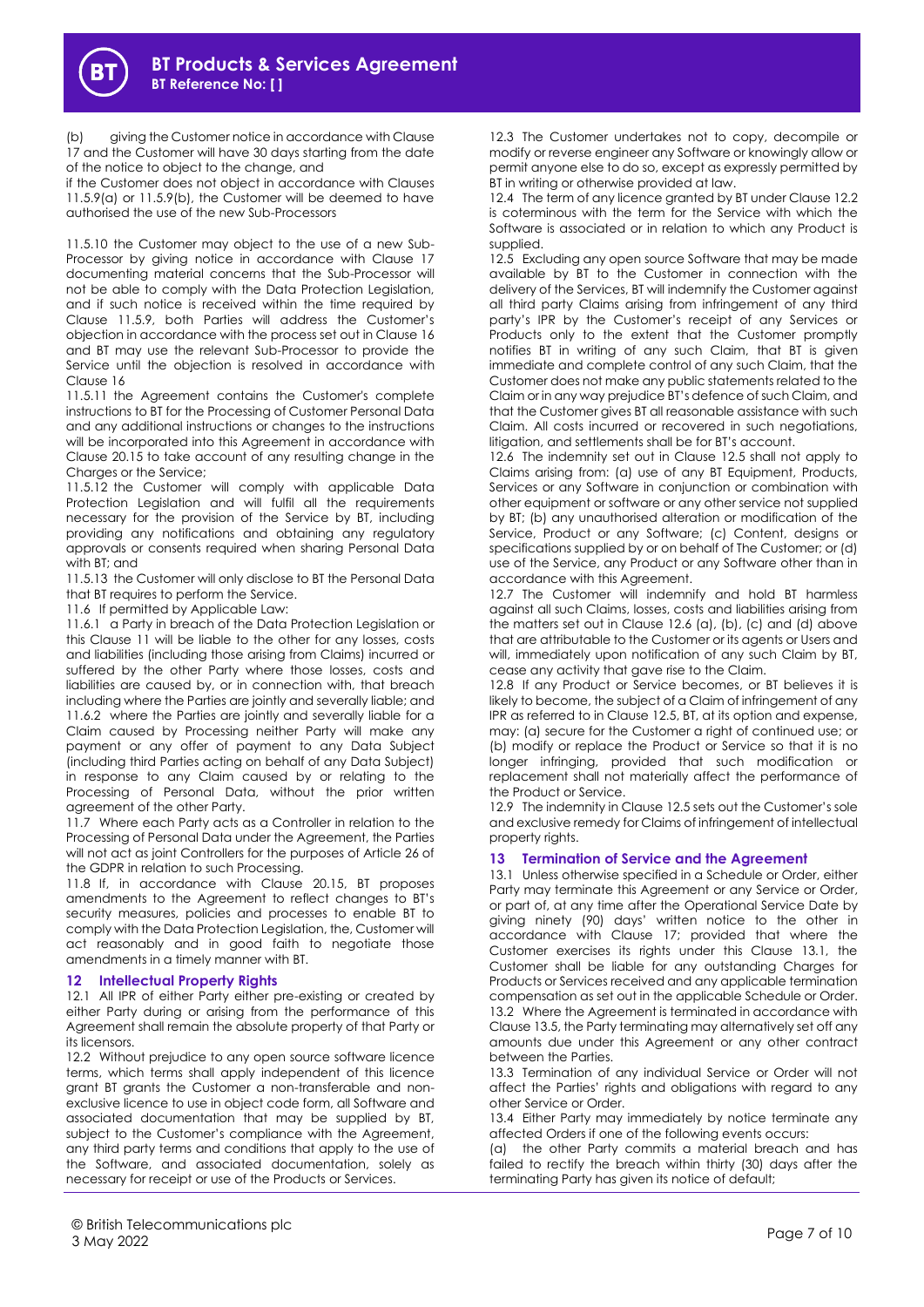(b) an event set out in Clause 15 prevents the performance of the whole or a substantial part of the other Party's obligations in relation to that Service or Product for a continuous period of thirty (30) consecutive calendar days after the date on which it should have been performed; or

(c) any governmental or regulatory authority with competence and/or jurisdiction over the Parties decides that the provision of the relevant Service or Product under this Agreement is contrary to existing laws, rules or regulations or any decision, law or other official governmental order makes the provision of the Products or Service illegal. In such case no damages shall be due.

13.5 A party may immediately by notice terminate this Agreement if the other Party is the subject of a bankruptcy order, or becomes insolvent, or makes any arrangement or composition with or assignment for the benefit of its creditors, or if any of its assets are the subject of any form of seizure, or goes into liquidation, either voluntary (otherwise than for reconstruction or amalgamation) or compulsory or if a receiver or administrator is appointed over its assets (or the equivalent of any such event in the jurisdiction of such other Party).

13.6 Upon termination of this Agreement for any reason other than for cause, all Orders that have been executed prior to the date of termination shall remain unaffected and continue in full force and effect until termination or expiry of each Order in accordance with the terms of that Order and the terms of this Agreement shall continue to apply to that Order.

13.7 Upon termination of this Agreement (including any affected Order executed under it): (a) the rights of the Parties accrued up to the date of such termination shall remain unaffected; and (b) the Customer shall co-operate fully with BT to recover any BT Equipment.

13.8 In the event of termination of this Agreement or any Order by BT for cause, BT shall be entitled to termination compensation from the Customer under Clause 13.1 as if the Customer had terminated for convenience at the date of termination for cause.

## **14 Limitation of Liability**

14.1 Neither Party excludes or restricts in any way its liability for death or personal injury resulting from its own negligence or the negligence of its employees or agents acting in the course of their employment or agency or for fraudulent misrepresentation.

14.2 Subject to Clause 14.1, neither Party shall be liable to the other, whether in contract, tort, under statute or otherwise howsoever arising under or in connection with this Agreement (including in each case negligence): (a) any loss of profits, business, goodwill (including pecuniary losses arising from loss of goodwill), or revenue; (b) any loss or corruption or destruction of data; (c) any special, indirect or consequential loss or damage whatsoever; and/or (d) any loss arising from the transmission of viruses, in all cases set out in this Clause 14.2, whether or not that Party was advised in advance of the possibility of such loss or damage.

14.3 Subject to any other limitations of liability that are set out in the relevant Schedule, if a Party is in breach of any obligations under this Agreement, or if any other liability however arising, whether deliberate or unintentional (including liability for negligence or breach of statutory duty) arises in connection with this Agreement, then, subject to Clauses 14.1 and 14.2, such Party's liability to the other Party shall be limited to £1,000,000 for any one event or series of connected events and to £2,000,000 for all events (connected or unconnected) in any period of twelve (12) consecutive months; provided, however, that any remedies contained in any Service Level Agreement shall be the sole and exclusive remedies for any failure to meet the performance obligations under that Service Level Agreement.

<span id="page-7-1"></span><span id="page-7-0"></span>15.1 Neither Party shall be liable for failure or delay in the performance of its obligations caused by or resulting from force majeure including events that are unpredictable, unforeseeable or irresistible, such as any extremely severe weather, flood, landslide, earthquake, storm, lightning, fire, subsidence, epidemic, acts of terrorism, biological warfare, outbreak of military hostilities (whether or not war is declared), riot, explosions, strikes or other labour unrest, civil disturbance, sabotage, expropriation by governmental authorities, imposition of sanctions and any other act or any event that is outside the reasonable control of the concerned Party whether similar or dissimilar to any of the foregoing.

15.2 If there is a force majeure event in accordance with Claus[e 15.1,](#page-7-0) the Party whose performance is affected by the force majeure event will:

15.2.1 take all reasonable steps to find a solution by which the Agreement may be performed despite the continuance of the force majeure event;

15.2.2 inform the other Party as soon as it reasonably can on the nature and extent of the event affecting the Service and the reasonable steps which are being taken to find a solution by which the Agreement may be performed despite the continuance of the force majeure event;

15.2.3 get a reasonable amount of extra time to perform the obligation that is affected by the force majeure event; and

15.2.4 still be liable for any breaches of the Agreement prior to the event where the other party has used their rights set out in Clause [13](#page-6-0) to terminate for cause.

15.3 Where a BT Affiliate, subcontractor or supplier has invoked their force majeure rights under their contract with BT, BT will not be liable for failure or delay in the performance of its obligations to the Customer caused by or resulting from that BT Affiliate, subcontractor or supplier doing something or not doing something they need to do.

15.4 Nothing in this Clause [15](#page-7-1) affects the Customer's obligation to pay BT any amounts applicable under the Agreement on time and in the way described in Clause [6.](#page-2-0)

## **16 Dispute Resolution**

The Parties will use all reasonable efforts to amicably resolve any dispute. The Parties will, at a minimum, use the following procedure in the event a dispute arises with respect to any aspect of this Agreement. Upon written notification by one Party to the other that a dispute exists, working level managers of the respective Parties will attempt in good faith to work out a resolution within thirty (30) days following the day of written notification of a dispute. If an agreement cannot be reached by the end of this period, the Parties shall prepare a document containing information that is designed to assist resolution of the dispute containing what has been agreed and what remains in dispute between them. No later than two weeks thereafter, or at some other time as mutually agreed by the Parties, representatives of the Parties at Vice President level or above shall meet to further attempt to resolve the matter or to agree on a course of action to resolve the matter. Such course of action may include use of formal dispute resolution processes, including but not limited to non-binding mediation or binding or non-binding arbitration. In the event that the Parties are unable to resolve the matter or agree on a course of action at this executive level within thirty (30) days, either Party shall have the right to pursue legal or equitable remedies as it sees fit. Nothing contained herein shall preclude either Party from seeking equitable relief at any time in a court having jurisdiction under the terms of this Agreement in the event that a risk of imminent harm to that Party exists and no appropriate remedy for such harm exists under the Agreement.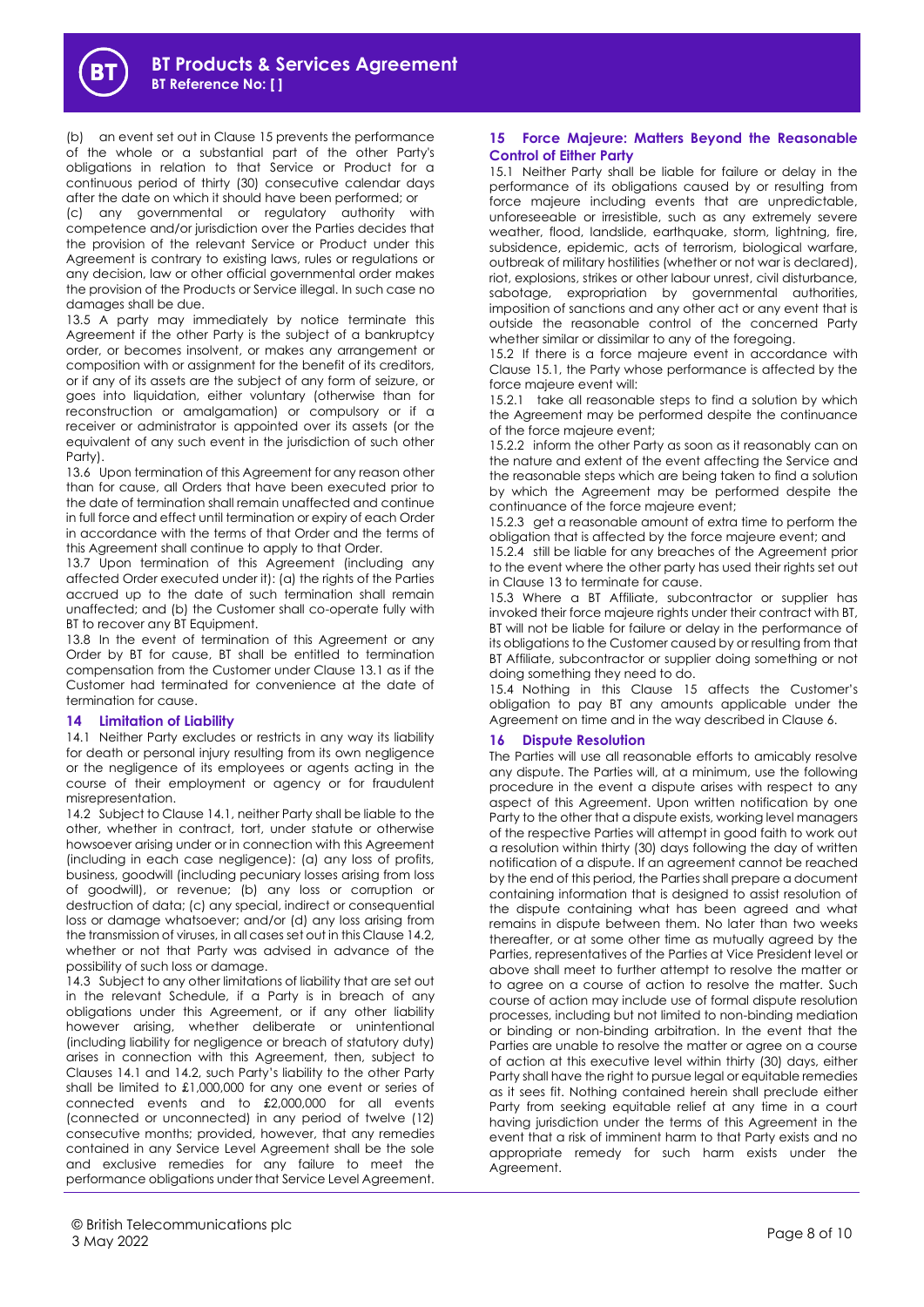# **17 Notices**

17.1 Except for notices given in accordance with Clause 3.5, all notices given under this Agreement shall be in writing and in English, unless the Parties agree otherwise or local law and regulations provide otherwise, and shall be sent by prepaid post, facsimile or by electronic mail to the other Party at the address, fax number or email address set out in these General Terms and Conditions, or any other address notified from time to time including as updated on an Order.

17.2 Notices given under this Agreement are deemed to be given by the sender and received by the addressee: (a) if sent by prepaid post, three (3) Business Days from and including the date of postage; or (b) if sent by facsimile, when transmitted to the addressee; but if transmission is on a day that is not a Business Day or after 4 p.m. in the addressee's time zone, it is deemed to be duly given and received on the next Business Day; or (c) if sent by electronic mail, when sent to the addressee.

#### **18 Assignment/Subcontracting**

18.1 Either Party reserves the right to assign all or part of this Agreement at any time to any Affiliate, subject to providing the other Party prior written notice of such assignment. Any assignment to a party other than an Affiliate requires the prior written agreement of the other Party.

18.2 This Agreement will be binding on, and inure to the benefit of, the Parties and their successors and permitted assigns.

18.3 BT may subcontract the performance of any of its obligations under this Agreement, but without relieving BT from any of its obligations to the Customer. The Customer agrees and understands that it may need to interact directly with such Party for ordering, provisioning or maintaining the Products or Service as directed by BT.

18.4 The Parties acknowledge and agree that the BT Affiliates and Customer Affiliates may agree to (or where required by law, will) enter into Schedules or Orders under this Agreement for the provision of Products and/or Services in any country or region outside of Great Britain, and that in all such cases, upon execution of that Schedule or Order: (a) the provision of that Product and/or Service shall be deemed subcontracted by BT to that BT Affiliate, (b) the Parties shall have been deemed to have assigned the benefit received under this Agreement to their respective Affiliates in accordance with Clause 18.1, and (c) the Parties are the only persons who may enforce any and all rights arising out of or in connection with this Agreement and shall have sole conduct of all Claims involving any of their respective Affiliates.

#### **19 Governing Law and Jurisdiction**

This Agreement and any Claims or disputes arising out of, relating to or in connection with it, shall be governed by the laws of England and Wales. The Courts of England shall have exclusive jurisdiction to determine any dispute arising out of or in connection with this Agreement to which the Parties irrevocably submit.

#### **20 Miscellaneous Provisions**

20.1 **Publicity**: Notwithstanding Clause 10 of this Agreement, each Party is entitled to announce publicly and within their organisation that they have entered into this Agreement without disclosing the details of this Agreement. In the event a Party wants to publish or use any other advertising, sales promotions, press releases, announcements, or other publicity that relates to this Agreement or that uses the trademark, service mark, trade name, logo or other indicia of origin of the other Party or its Affiliates in connection with this Agreement or any Services provided under this Agreement, the prior written approval of the other Party is required which shall not unreasonably be withheld.

20.2 **Customer Satisfaction Surveys**: Each Party agrees to cooperate with the reasonable requirements of the other Party in relation to customer satisfaction surveys organised by or on behalf of that Party.

20.3 **Legal and Regulatory Compliance**:

20.3.1 Each Party will comply with all laws and regulations that apply to its activities under this Agreement, including any that apply to the Products and Services provided under this Agreement.

20.4 **Anti-Corruption and Bribery Act Compliance**: In connection with any actions or activities associated with this Agreement or in connection with the relationship between the Parties, neither Party shall engage in any unlawful trade practices or any other practices that are in violation of the U.S. Foreign Corrupt Practices Act, the U.K. Bribery Act of 2010, or any other law that prohibits bribery or similar activity. Each Party shall ensure that neither it nor its Affiliates, subcontractors and agents: either directly or indirectly, seek, receive, accept, give, offer, agree or promise to give any money, facilitation payment, or other thing of value from or to anyone (including but not limited to government or corporate officials or agents) as an improper inducement or reward for or otherwise on account of favourable action or forbearance from action or the exercise of influence; or fail to establish appropriate safeguards to protect against such prohibited actions. Each Party shall, upon request from the other Party, provide evidence of the steps being taken to avoid prohibited actions, including the establishment of policies, practices, and/or business controls with respect to these laws.

20.5 **Export Control**: The Parties acknowledge that Products, Software, and technical information (including, but not limited to, service, technical assistance and training) provided under this Agreement may be subject to export laws and regulations of other countries, and any use or transfer of the such Products, Software, and technical information must be in compliance with all applicable regulations and international trade sanctions. The Parties will not use, distribute, transfer, or transmit the Products, Software, or technical information (even if incorporated into other products) except in compliance with all applicable export regulations and trade sanctions. If requested by either Party, the other Party also agrees to sign written assurances and other export-related documents as may be required to comply with all applicable export regulations.

20.6 **UK Regulatory Compliance**: Where Regulated Service(s) are to be provided within the UK under this Agreement, the terms and conditions and prices for Regulated Service are published on BT's website at www.bt.com and may be amended by BT from time to time. If applicable to the Service, information on how BT measures how much data the Customer uses is set out in Section 15, Part 17 of the BT price list available at http://www.bt.com/pricing (or any other on-line address that BT may advise). For the avoidance of doubt, the terms and conditions and prices published on BT's website for Regulated Service, and any amendments thereto, shall govern the provision of Regulated Service to the exclusion of all other terms and conditions and prices in this Agreement. If BT is required in order to comply with law or regulation to modify the Service or amend the terms and conditions or prices, BT reserves the right to do so and notify the Customer as soon as possible of any such modification and any terms and conditions (including Charges) associated with such modification, except in the case of Regulated Service where any such changes will be published as set out in this Clause. If a legal or regulatory intervention or ruling of any sort prevents the accomplishment of the purpose of this Agreement, the Customer and BT shall immediately commence good faith negotiations to explore whether a similar economic effect can be obtained consistent with the applicable legal or